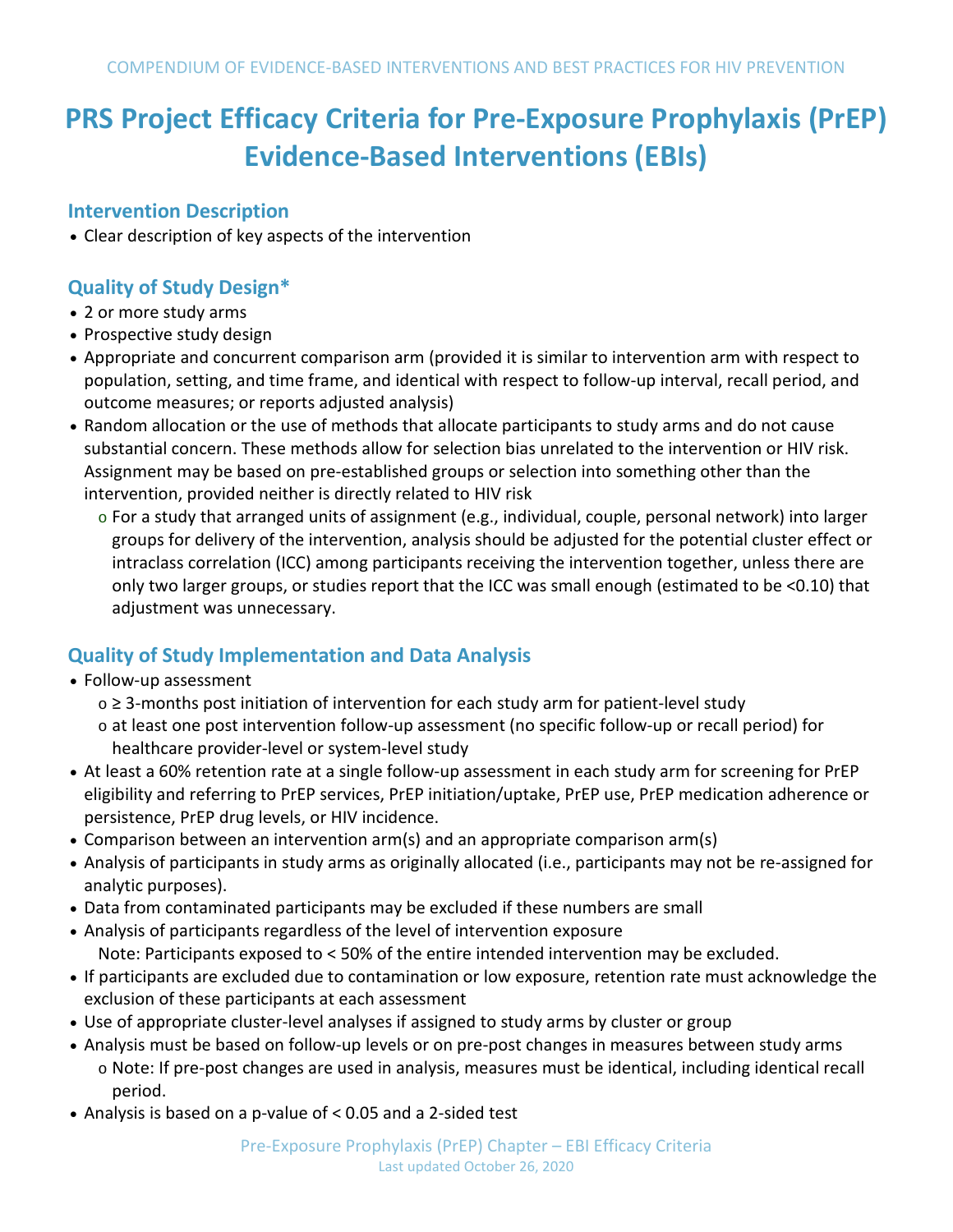- With nonrandomized assignment, either no statistical differences in baseline levels of the outcome exist or baseline differences are statistically controlled for in the analysis
- Baseline sample ≥ 40 participants per study arm
	- o Note: Studies that meet all evidence-based criteria with the exception of sample size (i.e., n ≥ 40 per arm), and have at least 25 participants per study arm at baseline will be evaluated with evidenceinformed criteria (see PrEP [Evidence-Informed criteria\)](https://www.cdc.gov/hiv/research/interventionresearch/compendium/prep/prep-best-practices.html).

#### **Strength of Evidence**

#### **Demonstrated Significant Positive Intervention Effects**

- Statistically significant (p < 0.05) positive intervention effect for ≥ 1 relevant outcome measure in the intervention arm relative to the comparison arm.
	- o A positive intervention effect is defined as an improvement in relevant PrEP-related behavioral or biologic outcomes in an intervention arm relative to a comparison arm.
	- o Relevant PrEP-related behavioral or biological outcomes are defined as and include:

PrEP Patient-Level

- Screening for PrEP eligibility and referring to PrEP services: assessed HIV risk behavior to identify a participant as an eligible PrEP candidate and referred them to PrEP services (e.g., scheduled the first PrEP service appointment)
- Linkage to PrEP care: a participant completed healthcare visit that includes being prescribed PrEP
- PrEP initiation/uptake: initiation of PrEP among PrEP-naïve participants or those who were not PrEP users as defined by study authors via self-report or medical or pharmacy records (e.g., filled a prescription for PrEP, started PrEP);
- PrEP use: on PrEP (including lifetime, current use) based on self-report or medical or pharmacy records;
- PrEP medication adherence or persistence: taking PrEP on a regularly agreed to schedule (e.g., daily dose, on demand) measured by electronic data monitoring (e.g., Medication Event Monitoring System [MEMS] caps), pill count, pharmacy refill, self-reported adherence, or medical record;
- PrEP drug levels: based on assays that assess PrEP drug or drug metabolite levels in plasma, urine, hair, or dried blood spots;
- Retention in PrEP care: completed PrEP medical visit(s) over a period of time (e.g., attended one visit every 3 months for at least 6 months) that is self-reported or documented in medical records;
- HIV incidence: HIV infections that are self-reported or documented in medical records

PrEP Healthcare Provider- or System-Level

- PrEP prescribing behavior: self-reported by provider or documented in medical or pharmacy records
- PrEP utilization among health care systems and communities: number of people on PrEP assessed at the healthcare system or community level

#### **No Demonstrated Significant Negative Intervention Effects**

- No negative and statistically significant (p < 0.05) intervention effects for any PrEP-relevant outcome in the intervention arm relative to the comparison arm.
	- o A negative intervention effect is defined as the intervention arm showing: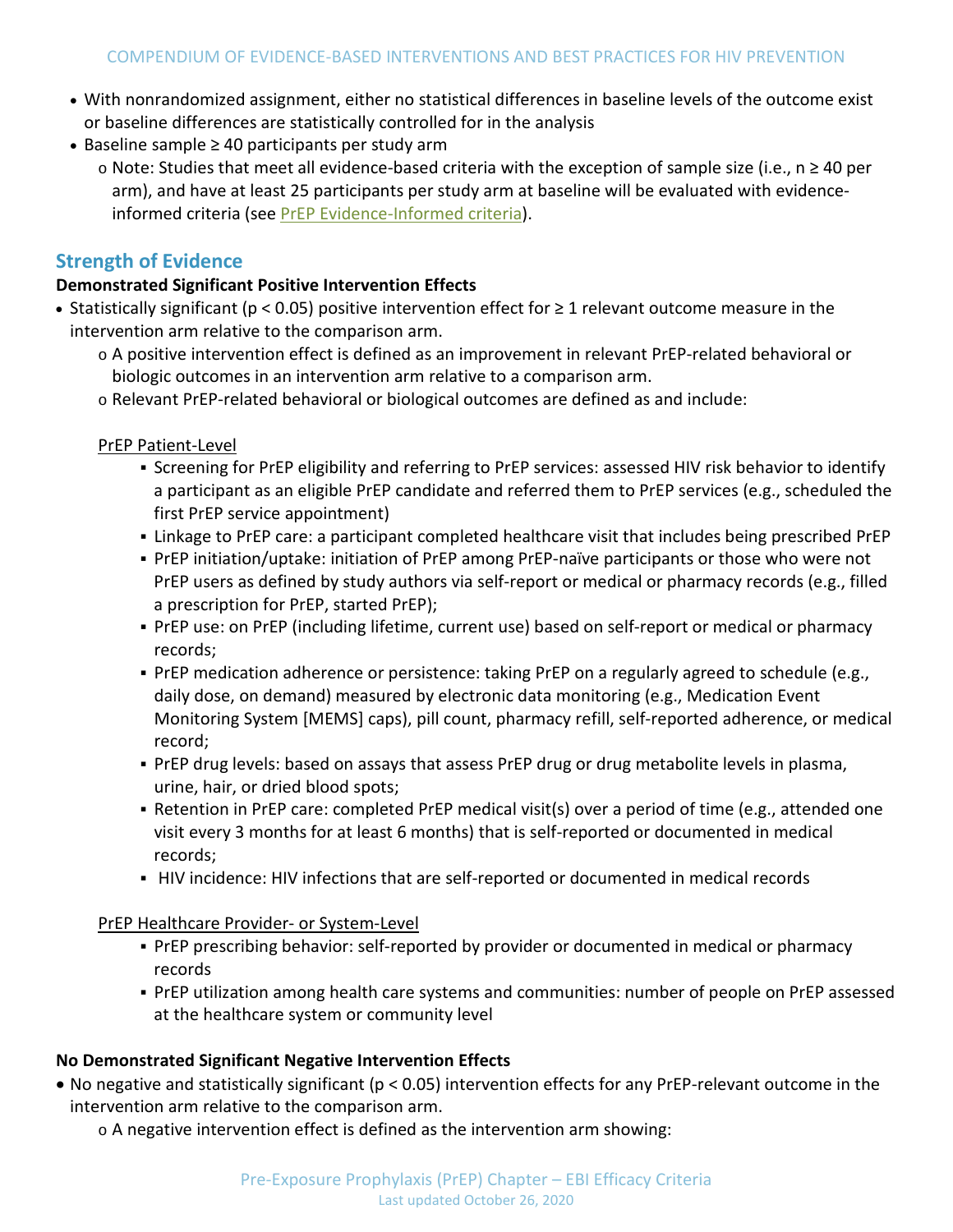- Greater reduction in, or lower level of, PrEP initiation/uptake, PrEP use, PrEP medication adherence or persistence or PrEP drug levels;
- Lower level of screening for PrEP and referring to PrEP services, linkage to PrEP care, retention in PrEP care;
- Greater increase in HIV incidence;
- Lower proportion of PrEP prescribing behavior; and
- Lower proportion of people on PrEP assessed at the healthcare system or community level

### **Additional Limitations to Evaluate**

- No evidence that additional limitations resulted in considerable bias that reduces the confidence of the findings
	- o Examples of limitations:
		- Too many post-hoc analyses
		- **Inconsistent evidence between effects**
		- **Inappropriate subset analyses**
		- Not accounting for various reasons why participants were not included in the PrEP outcome
		- Not adjusting for cluster effects for studies that allocated individuals to a group-level intervention
		- Not accounting for factors that may influence findings (e.g., historical events)
		- Other notable biases threatening internal or external validity

## **Additional Study Strengths**

Evidence-Informed intervention studies that exhibit additional strengths will have those strengths noted on all summary documentation. These strengths include:

- Study design-related strengths:
	- o Follow-up assessment occurring ≥12 months for any PrEP-related outcomes
	- $\circ$  Outcomes occurring within or exceeding optimal follow-up assessment time points
		- Screening for PrEP eligibility and referring to PrEP care or linkage to PrEP care ≤ 1 month
		- PrEP initiation/uptake ≤ 3 months
		- PrEP use, medical adherence or persistence, drug levels, or no HIV incidence ≥12 months
		- Retention in PrEP care: one visit every 3 months for at least 6 months as recommended by the CDC PrEP guideline
	- o Targeting persons who meet indications for PrEP according to CDC guidelines
		- Men who have sex with men who:
			- o have HIV-positive sex partner;
				- o are diagnosed with a recent bacterial sexually transmitted infection (STI);
				- o have a high number of sex partners;
				- o have a history of inconsistent or no condom use; or
				- o engage in commercial sex work
		- Heterosexual women and men who:
			- o have HIV-positive sex partner;
			- o are diagnosed with a recent bacterial STI;
			- o have a high number of sex partners;
			- o have a history of inconsistent or no condom use;
			- o engage in commercial sex work; or
			- o live in a high-prevalence area or network
		- Injection drug users who:
			- o have HIV-positive injecting partner; or

#### Pre-Exposure Prophylaxis (PrEP) Chapter – EBI Efficacy Criteria Last updated October 26, 2020